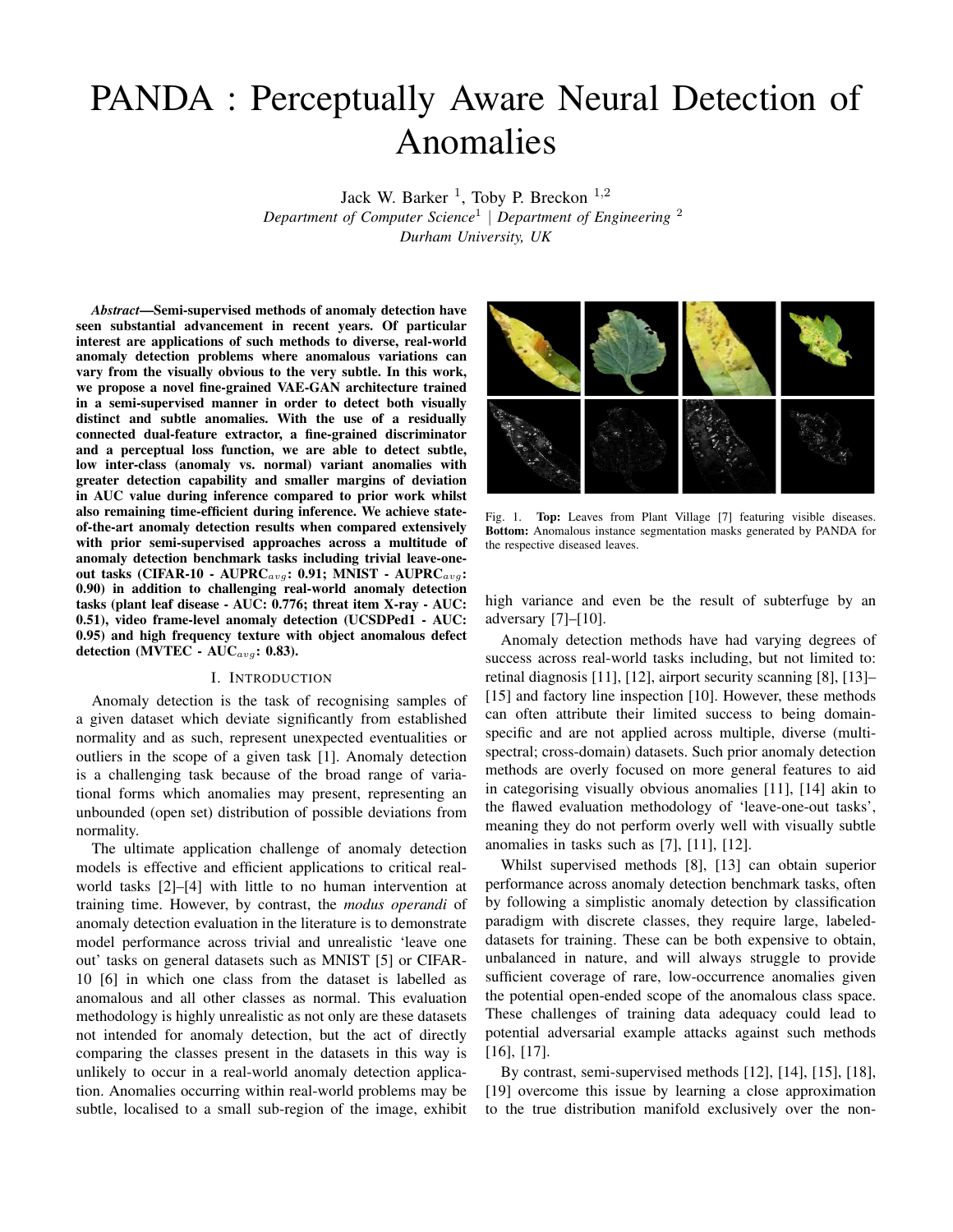anomalous (normal) data samples [11]. Such techniques use generative methods in order to approximate the distribution [14], [15]. Furthermore, methods such as [11], [12], [15] suffer from slow inference times which can hinder real-world applicability in scenarios where high-throughput processing is required. Methods such as [12], [14] exhibit vastly differing accuracy with each iteration over the same dataset leading to a sparse confidence interval as demonstrated in our experiments, impeding real-world applicability due to unpredictable detection behaviour at inference.

In this work, we propose the Perceptually Aware Neural Detection of Anomalies (PANDA-GAN), a Variational Autoencoder Generative Adversarial Network (VAE-GAN) based architecture to combat the task of detecting subtle fine-grained anomalies present in real-world anomaly detection applications whilst also retaining time-efficiency at inference. PANDA includes three novel proposals: (1) a Fine-Grained Visual Categorisation Discriminator Network (FGVC) to ease the problem of detecting visually subtle, low inter-class variance anomalies present in anomaly detection problems and to provide a harsher critic during training for the GAN generator module; (2) a residually connected dual-feature extractor implementation within our generator module that carries lowerlevel features in given images forward and combines them residually with higher-level, later features in the architecture; (3) a perceptual loss function based on feature error instead of raw pixel-error [20] that in turn obtains higher-fidelity images, but has not yet been applied to the task of generative anomaly detection. This work represents the first instance of these techniques being jointly applied to semi-supervised anomaly detection.

## II. RELATED WORK

Many works have addressed the problem of generative semisupervised anomaly detection. Initial methods propose the use of Variational Autoencoder (VAE) architectures [21], in which a latent representation  $z$  is learned from the image space  $X$ though the use of an encoder. A second module (decoder) then maps from z, back to the image space to produce  $\ddot{X}$ . The encoder and decoder can be trained using the reconstruction error between the original image  $x \in X$  and the produced image  $\hat{x} \in X$ . Early implementations of VAE [21], however do not capture the distribution of the data  $p(X)$  well due to the oversimplification of the learned prior probability  $p(z|X)$ . VAE are only capable of learning a uni-modal distribution, which fails to capture complex distributions that are commonplace in real world anomaly detection scenarios.

Generative Adversarial Networks (GAN), first proposed by Goodfellow *et al.* [22], combat this simplification by forcing a Generator, G, to model complex distributions in data from random noise in order to generate representative image samples drawn from this distribution. The learning objective of G is to reduce the confidence of the Discriminator,  $D$ , to assign an effective probability to a presented image; whether or not it is original or a generated image. The zero-sum end-game of a GAN is the Nash Equilibrium whereby the Generator network and Discriminator network have saturated learning such that the probability of the Discriminator to distinguish between real and synthetically generated images converges.

AnoGAN [11] is the first GAN-based, semi-supervised method of anomaly detection. The model is trained only on non-anomalous data to learn the manifold  $z$  of normal samples. When an anomaly  $x_a$  is processed by the Generator network, it produces a non-anomalous image  $x'_a$ . Taking an  $l_2$  reconstruction error will outline anomalies present in the image. Although this method proved that it was possible to use GAN for the task of anomaly detection, the computational performance is incredibly slow hence limiting real world applicability. GANomaly [14] overcomes these issues by training a Generator network and a secondary encoder in order to map the generated samples into a second latent space  $\hat{z}$  which is then used to better learn the original latent priors z, mapping between latent values efficiently at the same time as the Generator learns the distribution manifold over data  $x$ . Follow-on work, Skip-GANomaly [15], introduces the notion of skip connections into the network architecture in order to preserve image information detail across the encoder-decoder structure, greatly improving performance.

Concurrently, the author of AnoGAN produced the Fast-AnnoGAN [12] method of anomaly detection which is similar to their previous work, but replaces the Deep Convolutional GAN (DCGAN) [23] with a Wasserstein Generative model [24]. It uses the trained Generator from the GAN training to train an encoder which maps images to the latent space. This enables the overall Fast-AnnoGAN architecture to avoid the computationally expensive operation of obtaining a latent representation at inference. A similar approach was adopted by Houssam *et al.* [25] which is based on the BiGAN architecture [26]. They use an approach similar to the one indicated in [26] to solve the optimisation problem  $min_{G, E} max_D V(D, G, E)$ where the features of  $X$  are learned by the network  $E$  to produce the pair  $(x, E(x))$ . The Generator network learns the pair of  $(z, G(z))$  from the real features of X [27]. This simultaneous learning of the pairs forces the network to learn the mapping from not only image data to latent space, but from latent space back to image data.

Although GANs have risen to prominence and gained significant results, producing high-fidelity images, they suffer from volatile training issues such as mode collapse and instability, leading to over-fitting during training. VAE-GAN [28] are VAE which are trained in an adversarial manner. The first instance of these being utilised for anomaly detection is Baur *et al.* [18] which utilises a common VAE architecture, but applies a Discriminator network in order to determine whether the images are real, or reconstructed. Similar work was performed in ADAE [19] which uses a dual, parallel model in which the primary VAE is the Generator and the second VAE is the Discriminator. As well as reconstructing the images from the latent representation, the authors also compute the error between the data distributions between the dual networks in order to gain a closer fit for the manifold over real examples.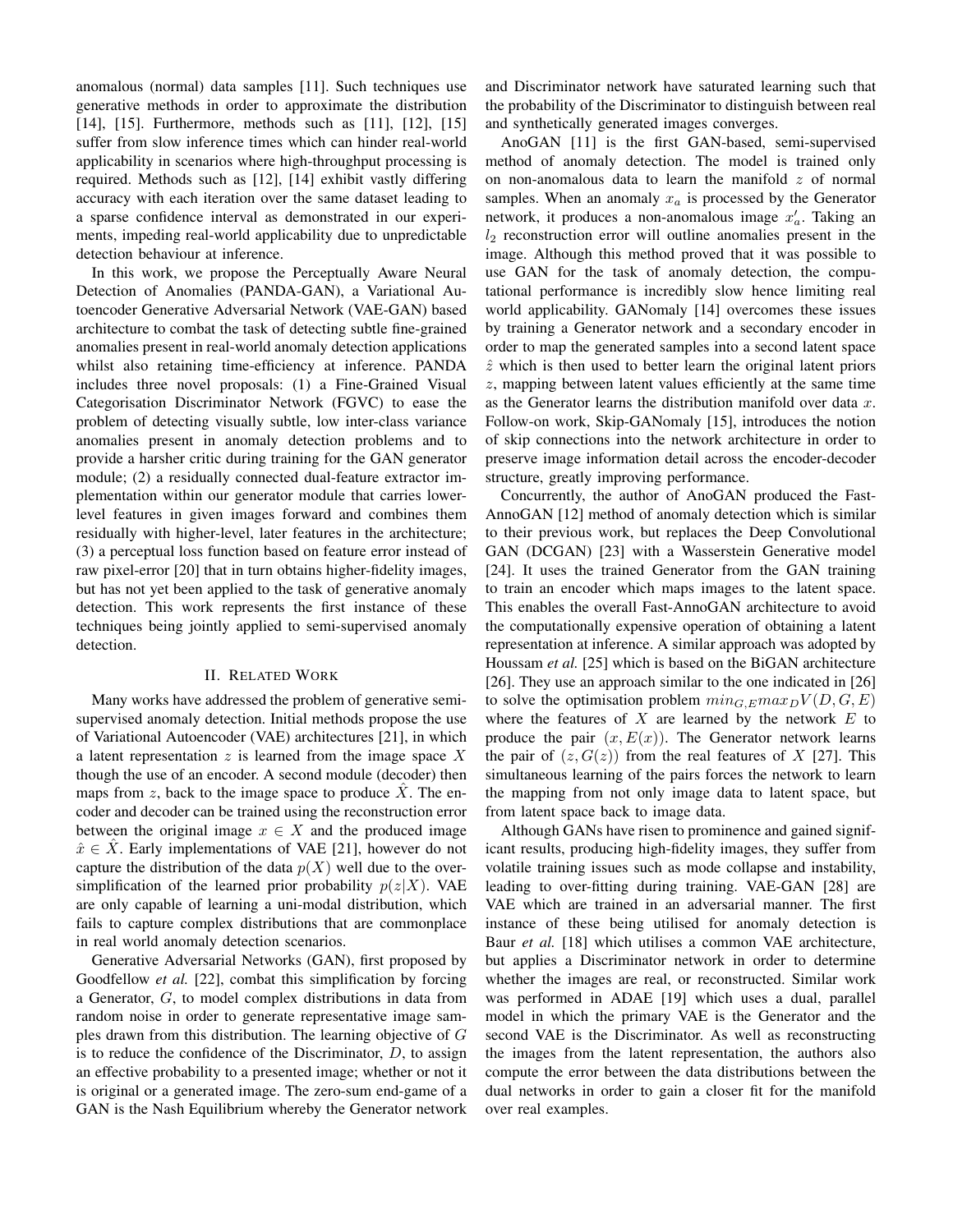

Fig. 2. Proposed model architecture featuring our PANDA-GAN architecture with the Generator network (upper) and the Discriminator network (lower).

## III. APPROACH

Our proposed method applies a unique VAE-GAN architecture to the task of anomaly detection. Our Generator network (Section III-A) uses skip-connected dual-feature extractor encoders  $(\{E_{high}^0, E_{low}^0\})$  to extract both a top and bottom level latent space which residually combines early, low-level information with high-level features further in the architecture. This network is trained adversarially with a fine-grained Discriminator network (Section III-B) which is optimised to assign a true probability that a presented image conforms to the distribution of normality and is not synthetically generated and used to detect subtle discriminating features from input images during inference. A visual overview of our approach is shown in Figure 2.

#### *A. Generator Network*

Our Generator VAE model is trained adversarially to create a VAE-GAN which does not exhibit mode collapse or vanishing gradient training difficulties present in traditional GAN architectures [22]. Similar to a U-net model architecture, input images x are first fed into a low-level encoder  $E_{low}^0$ which maps to a latent representation  $z_{low} = p_{\theta}(z_{low}|x) \sim$  $N(\bar{x}, \sigma)$ . We then further encode  $z_{low}$  into a higher-order latent representation  $z_{high} = p_{\theta}(z_{high}|z_{low}) \sim N(z_{low}^-, \sigma)$ .  $p_{\theta}(z_{low}|x)$  which captures higher-level image features. Latent representation  $p_{\theta}(z_{low}|x)$  is then combined residually through skip-connections to  $p_{\theta}(z_{high}|z_{low})$ ; meaning that low-level information is preserved upon decoding back into image space x' via  $q_{\phi}(x'|z)$ . We use only one higher-order latent representation due to memory constraints and to keep our method more efficient during inference. We show that our method obtains state-of-the-art performance by utilising just one higher-order latent representation.

Additionally, we also utilise two secondary Encoders,  ${E}_{high}^{1}, E_{low}^{1}$  during training exclusively, to reencode the decoded respective latent representations  ${q_{\phi}(z_{high}|x)|z_{high}}$ ,  $q_{\phi}(z_{low}|x)$ } back into latent space  $z'_{high}$  and  $z'_{low}$  respectively. This better models and constrains the latent priors of  ${E}_{high}^{0}, E_{low}^{0}$  to not be entirely dependent on the input image. This approach was employed in GANomaly [14] and Skip-GANomaly [15] to yield better performance.  $\{E_{high}^1$  and  $E_{low}^1\}$  are not enabled during inference to increase network efficiency.

Overall our VAE-GAN learning objective seeks to minimise over  $∀x ∈ X$ :

$$
L_{VAE} = L_{rec} + C(x, x') + L_{z[0]} + L_{z[1]}
$$
 (1)

where  $L_{rec} = ||x - x'||_2$  and  $x'$  is generated from the Generator Network:  $D^0_{low}(\overline{D^0_{high}}(E^0_{high}(E^0_{low}(x))) \cdot E^0_{low}(x)).$ C is the critic, or commonly named Discriminator Network (Section III-B). Latent loss  $L_{z[i]} = ||E_{[i]}^1 - E_{[i]}^0||_2, i =$  $\{high, low\}.$ 

We also introduce the notion of perceptual loss (PL) to calculate feature error rather than pixel-wise error. Previously introduced to Style Transfer *et al.* [20] we introduce usage into the problem of Anomaly Detection instead of using conventional Pixel-Wise Loss (PWL). While PWL computes pixel differences between  $x$  and  $x'$  on low-level pixel information, PL takes the advantage of taking the error between the highlevel activation features [20]. Feeding the pair  $(x_i, x'_i)$ ,  $\forall x_i \in$  $X$  through a pre-trained conventional Convolutional Neural Network  $(f()$ ) obtains differing activations  $(f(x_i), f(x'_i))$  of a given convolutional feature extraction layer. PL is then calculated as  $|| f(x_i), f(x_i') ||_2$ . We use a VGG19 [29] network as our Perceptual Loss model and take the error between the activations of the  $14^{th}$  layer. We utilise two variants on perceptual loss: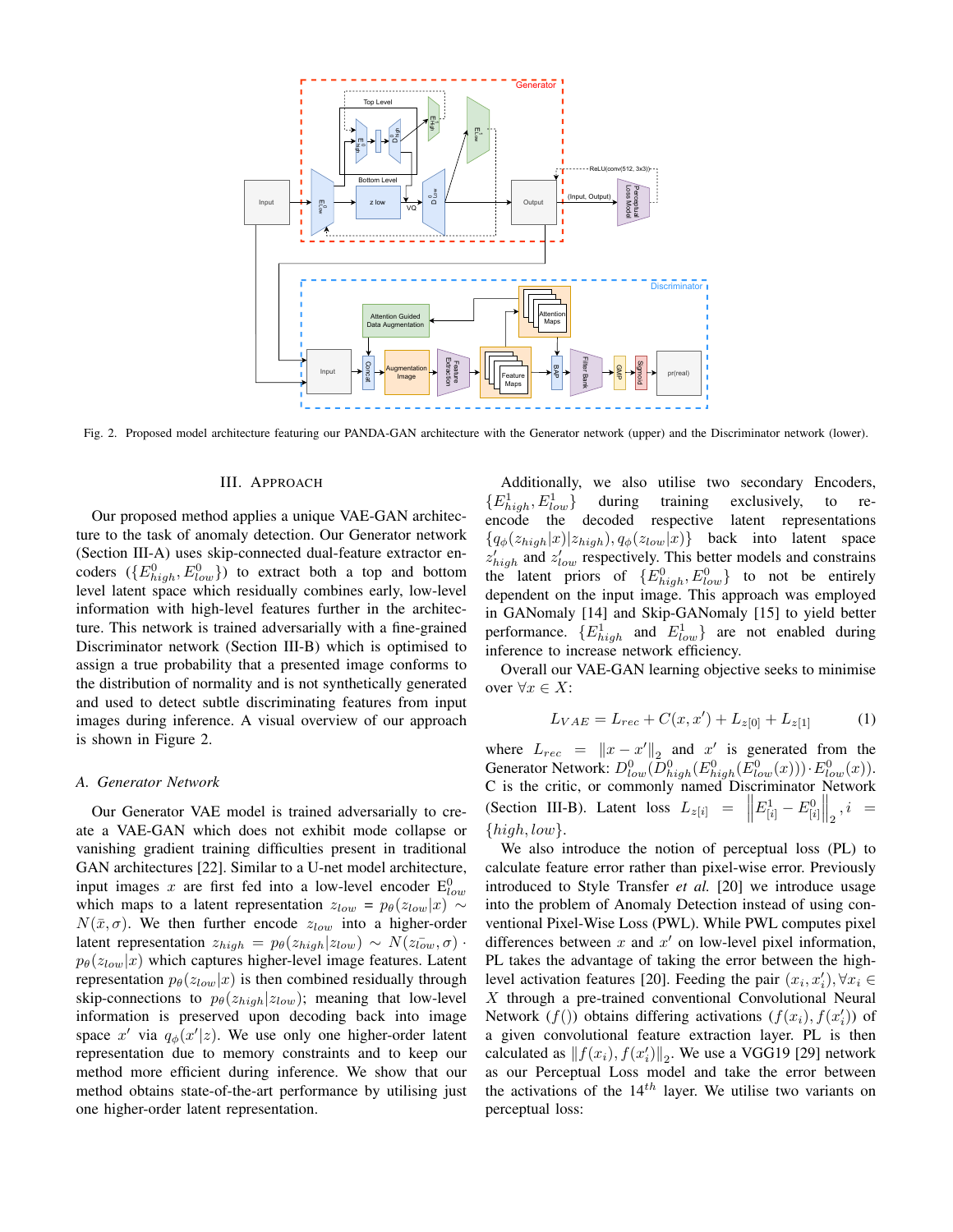- General perceptual loss  $(PL_q()):$  Weights obtained by pre-training a CNN trained across ImageNet [30].
- Problem-specific perceptual loss  $(PL_{ps}())$  : Weights obtained from CNN which was pre-trained in a selfsupervised fashion over non-anomalous samples from the specific anomaly detection task dataset.

#### *B. Discriminator Network*

In contrast to prior work in anomaly detection which utilise conventional Discriminators [11], [12], [14], [15], [31], in this work we incorporate a Fine-grained Visual Categorisation (FGVC) Discriminator. In general, FGVC is for use in obtaining specific sub-class classification of objects (e.g. species of bird or model of car) [32]. Typical FGVC datasets are inherently difficult to classify due to highly localised and visually subtle distinguishing features between classes. Within real-world anomaly detection problems, there exist varying levels of anomaly ranging from visually obvious to negligibly subtle. Our FGVC discriminator is optimised to detect these subtle anomalies during inference by recognising the discriminating regions within presented images. It also acts as a harsher critic to our Generator module during training, promoting emphasis on generation of the objects themselves rather than the background context within images.

Our discriminator is inspired from the Weakly Supervised Data Augmentation Network (WS-DAN) architecture [33], a proven method in FGVC which obtains superior categorisation performance in the task of FGVC [33].

The WS-DAN architecture contains attention layers which allow the network to focus upon both detailed features and key discriminative object parts during inference when categorising anomalous data. This mechanism also allows attention guided data augmentation within the network leading to higher information gain and optimised augmentation of non-anomalous samples during training. The resulting attention maps are combined with feature representations via Bilinear Attention Pooling (BAP). This combined feature representation is then fed into a discriminative filter bank of  $1 \times 1$  convolutions followed by a Global Max Pooling (GMP) [34] layer on the resulting feature matrix to reduce dimensionality in the output, and results in a  $1 \times 1$  patch in the output which is the area of highest discrimination for the discriminator network. This allows our Generator to refine these areas in the next iteration and thus enable the overall PANDA-GAN architecture to reduce the reconstruction error substantially, gaining a better fit on the manifold over  $X$ . We use a Sigmoid activation function which issues a continuous probability score for a presented image on whether it is an element of the real dataset or a synthetic image produced by the Generator network. To prevent vanishing gradients, which is common with logistic functions, we use the residual network, ResNet-50 [35] as our main backbone architecture. The pair of real, non-anomalous data examples  $(x)$  and the generated, synthetic examples  $(x')$ from  $x$  are fed into the discriminator to obtain a probability score that each of the images is an element of X.

Overall, the Discriminator seeks to optimise:

$$
L_C = -log(C(x)) - log(1 - C(x'))
$$
 (2)

where C represents the discriminator, or critic network. The pair  $(x, x')$  obtains probability outputs  $C(x)$  and  $C(x')$ respectively.  $L_c$  represents  $Pr(x \in X | (x, x'))$ .

## *C. Anomaly Scoring*

Anomaly scoring is the process of categorising samples as anomalous or non-anomalous based on the knowledge that the network has obtained via the gained approximation to the manifold over  $X$  (normal samples) during training.

Anomalous samples will be reconstructed by the Generator model from this approximated manifold producing a normal appearing sample output upon generation. This allows us to infer a distribution of reconstruction error  $N_{recon}$  over both normal and anomalous samples. When combined with the two Discriminator scores across both the input sample and the synthetically generated sample distributions  $N_{C(x)}$ and  $N_{C(x')}$  respectively, these offer more information during anomaly scoring. Due to the independence of these normally distributed random variables, we can combine them into a new distribution using summation  $N_{com\sim N(\Sigma(\mu_i,\sigma_i^2))} = N_{com} =$  $N_{recon} + N_{C(x)} + N_{C(x')}$ . We then normalise  $N_{com}$  to values  $0 < x < 1$  via Equation 3 as follows:

$$
N_{com} = \forall x \in [N_{com}], \frac{x'_i - x_{min}}{x_{max} - x_{min}} \tag{3}
$$

Once we obtain the distribution  $N_{com}$ , an anomaly score is given to each sample presented to the network. A boundary between  $N_{com}(x_{normal})$  and  $N_{com}(x_{anomalous})$  determines whether the presented sample is anomalous on the basis of maximum likelihood.

#### IV. EVALUATION

### *A. Experimental Setup*

The experimental setup comprises of the following dataset configurations:

- Plant Village [7]: comprises of 11 genera of agricultural plant for food with 26 diseases. The present diseases range from those which are subtle in appearance (Powdery Mildew) to diseases such as Isariopsis and Black Measles which are visually obvious.
- X-ray Security Electronics Dataset [8]: comprises large consumer electronics items (e.g., laptops) with and without intra-object anomaly concealment present. Anomaly concealments consist of replica Improvised Explosive Devices (IED), metal screws, metal plates, knife blades and similar hidden inside the electronic items.
- UCSDped1 [9]: comprises surveillance video of pedestrian-only zone featuring pedestrians walking, running, standing, or any such similar activity. Anomalies are pedestrians riding or driving vehicles (i.e. bicycles, skateboards, scooters, vans, cars, etc) in the zone.
- **MNIST** [5]: comprises a handwritten numeric digit (0-9) leave-one-out classification task (one select digit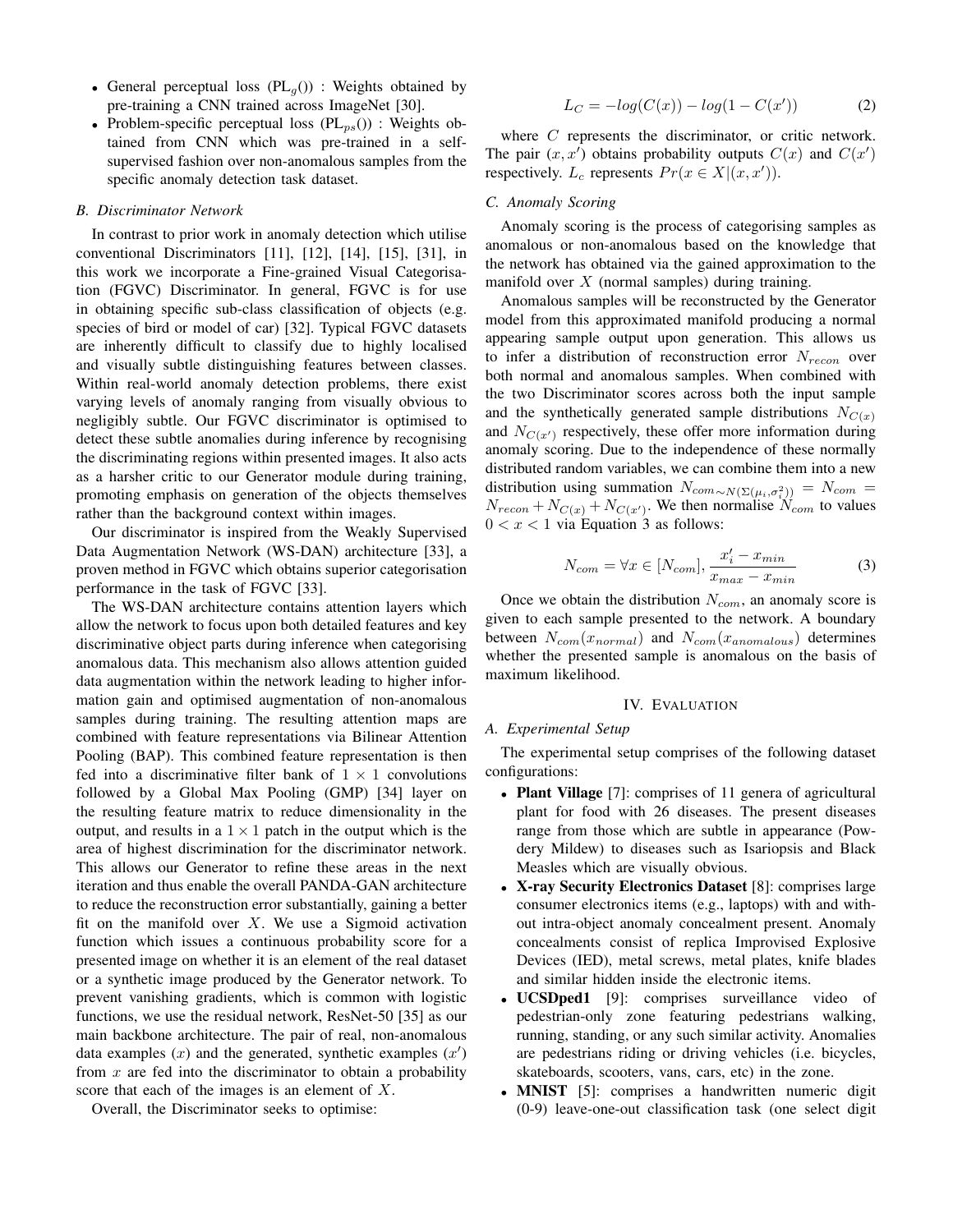

Fig. 3. AUPRC performance comparison of PANDA-GAN against prior state-of-the-art methods of anomaly detection across 'leave-one-out' tasks across Left: MNIST handwritten digit dataset Right: CIFAR-10 object dataset.

class is anomalous, all remaining digit classes are nonanomalous) across all digits from 0 to 9.

- **CIFAR-10** [6]: comprises 10 classes of tiny objects with dimension  $32 \times 32$  such that a leave-one-out anomaly classification task (one select object class is anomalous, all remaining object classes are non-anomalous) is posed.
- MVTEC [10]: comprises of high-resolution industrial inspection data comprising of 15 object and texture classes of typical factory-line objects. Sub-classes of each object contain both visual defects of the respective object and corresponding defect-free objects.

We use the dataset split for {*train:validate:test*} as following: {*13,593:2,589:12,661*} for Plant Village [7], {*229:25:125*} for X-ray Security Electronics [8]. The {*train:test*} split for MNIST and CIFAR-10 is {80%:20%} across both datasets [14], [25]. The hyper-parameters and data configurations are fine-tuned by systematic grid search in order to obtain the best results across the problems presented in this work. Pixel values in input images are normalised to a mean and a standard deviation of 0.5. All models use ADAM momentum [36] except our Perceptual Loss model which uses Stochastic Gradient Descent (SGD) with momentum 0.9. Learning rates used:  $7 \times 10^{-6}$  - Generator,  $1 \times 10^{-5}$  - Discriminator, and 1 × 10<sup>−</sup><sup>4</sup> - Perceptual Loss model. Training is performed on a Nvidia Titan X GPU using a batch size of 15.

#### *B. Results and Discussion*

The AUPRC statistical score across the classical 'leaveone-out' anomaly detection tasks (MNIST / CIFAR-10) are outlined in Figure 3 where it can be observed that our approach (PANDA-GAN) outperforms prior state-of-the-art approaches on these seminal, albeit unrealistic benchmark tasks.

As is evident from Figure 3, further direct comparison of model performance solely across these 'leave-one-out' MNIST / CIFAR-10 based anomaly detection tasks is becoming decreasingly informative due to potential performance saturation among competing approaches. Across the MNIST task (left) it can be seen that our method obtains state-of-the-art results across 40% of classes and obtains close performance to the other prior methods while exhibiting uniform performance across all classes. Most noticeably is the result across the digit 9 whereby PANDA-GAN is over 0.2 AUPRC higher than prior methods. Across CIFAR-10 (right), our method obtains state-of-the-art in 30% of classes and matches closely with other such methods (DADUGT [46], CSI [47], and SSOE [48]) while also obtaining close to uniform performance across all classes.

By contrast, Table I outlines quantitative results across the challenging real-world benchmark datasets of Plant Village [7], Laptop X-ray [8] and UCSDPed1 [9] providing numerous statistical comparatives including Area Under Curve (AUC), the 95% confidence interval of the AUC, inference time (I/t, ms) per image. Datasets [7], [8] feature particularly subtle anomalies by nature and as such pose as challenging tasks for semi-supervised anomaly detection models.

PANDA-GAN obtains the highest AUC value across both image based datasets (Plant Village: 0.776- using Pixel-Wise Loss (PWL); Laptop X-ray: 0.51- using Problem Specific Perceptual  $Loss(PL_{ps})$  in comparison to leading state-of-theart methods [11], [12], [14], [15], [21], [25], [29] (Table I). Over multiple evaluations, PANDA-GAN also obtains tighter confidence-intervals compared to prior semi-supervised work illustrating our PANDA method can produce more stable and reliable results across the same dataset while other such approaches can suffer from sporadic performance at inference (Table I). Observing the I/t(ms), the PANDA method is significantly faster than prior methods.

In Table II, the quantitative AUC results across the MVTEC dataset can be observed. This is a challenging dataset due to the large variation in appearance of anomalies present in textures and objects. Some objects (carpet, hazelnut, screw) exhibit visually distinct and obvious anomalies, but other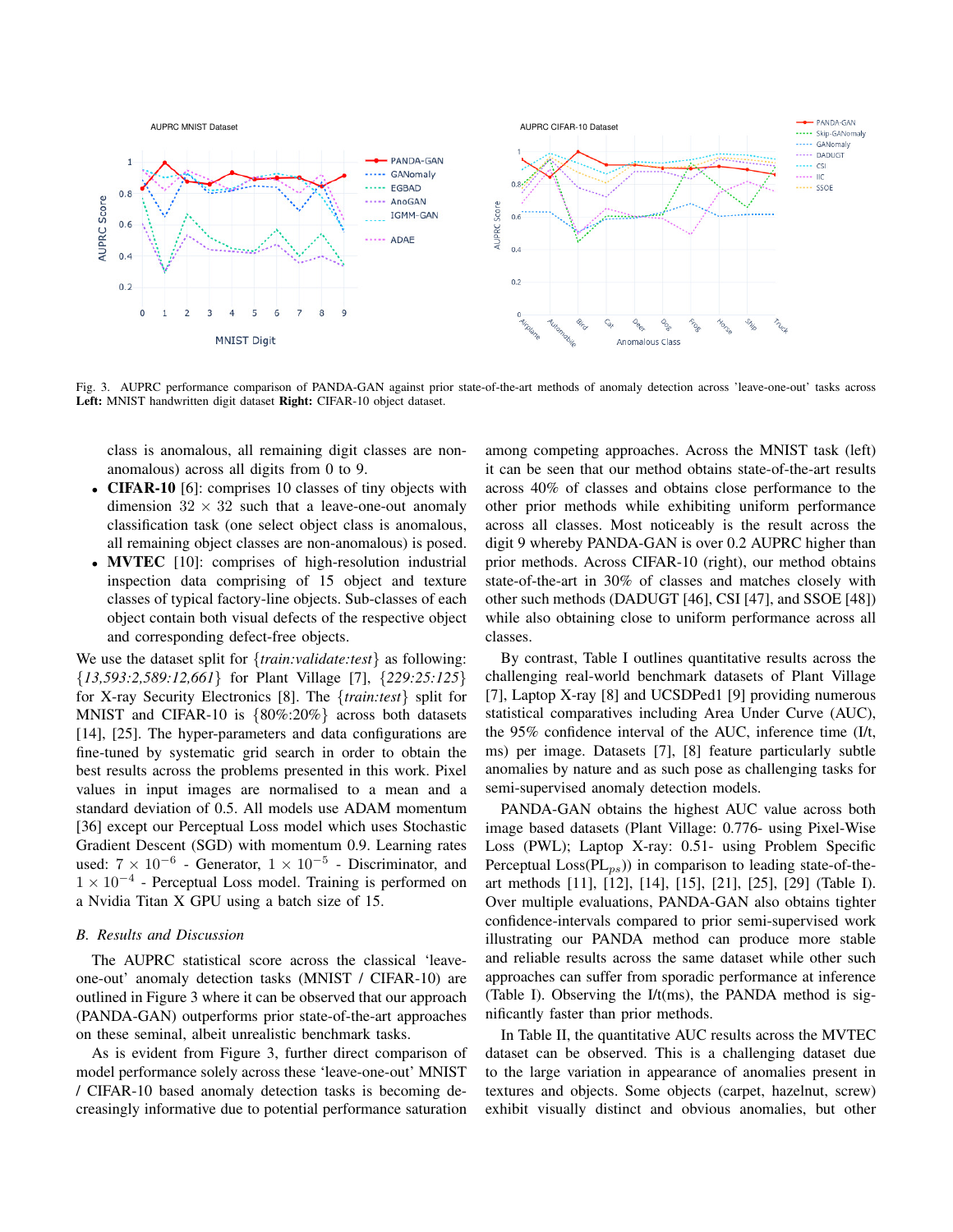#### TABLE I

RESULTS OF MODELS ACROSS LEAF DISEASE [7] AND X-RAY LAPTOP ANOMALY DETECTION [8] IMAGE DATASETS AS WELL AS RESULTS ACROSS UCSDPED1 [9] PEDESTRIAN DETECTION AND CROWD CONTROL VIDEO DATASET USING FRAME-LEVEL COMPARISON [37].

|                    |                          | <b>Image Dataset</b> |                         |                          |                          |                    |            |                 |         |                          |         |  |  |
|--------------------|--------------------------|----------------------|-------------------------|--------------------------|--------------------------|--------------------|------------|-----------------|---------|--------------------------|---------|--|--|
| Model              | Loss                     |                      |                         | <b>Plant Village</b> [7] |                          | Laptop X-ray $[8]$ |            |                 |         |                          |         |  |  |
|                    |                          | <b>AUC</b>           | 95% CI                  | Average                  | Average                  | I/t(ms)            | <b>AUC</b> | 95% CI          | Average | Average                  | I/t(ms) |  |  |
|                    |                          |                      | (AUC)                   | Rec Err                  | Adv Err                  |                    |            | (AUC)           | Rec Err | Adv Err                  |         |  |  |
| <b>VAE</b> [21]    | $\overline{\phantom{a}}$ | 0.65                 | 0.60 < x < 0.70         | 0.56                     | $\overline{\phantom{a}}$ | 6.9                | 0.21       | 0.19 < x < 0.23 | 0.80    | $\overline{\phantom{a}}$ | 9.4     |  |  |
| AnoGAN [11]        | $\overline{\phantom{a}}$ | 0.65                 | 0.65 < x < 0.66         | 0.45                     | 0.88                     | 7151               | 0.41       | 0.39 < x < 0.42 | 0.4     | 0.92                     | 7223    |  |  |
| <b>EGBAD</b> [25]  | $\overline{\phantom{a}}$ | 0.70                 | 0.65 < x < 0.67         | 0.40                     | 0.92                     | 87                 | 0.47       | 0.42 < x < 0.43 | 0.41    | 0.94                     | 89      |  |  |
| GANomaly [14]      | $\overline{\phantom{a}}$ | 0.73                 | 0.68 < x < 0.73         | 0.39                     | 0.75                     | 28                 | 0.49       | 0.41 < x < 0.51 | 0.34    | 0.78                     | 273     |  |  |
| $f$ -AnoGAN [12]   | $\overline{\phantom{a}}$ | 0.765                | 0.65 < x < 0.78         | 0.12                     | 0.72                     | 65                 | 0.50       | 0.49 < x < 0.53 | 0.1     | 0.72                     | 86      |  |  |
| Skip-GANomaly [15] | $\overline{\phantom{a}}$ | 0.771                | 0.74 < x < 0.77         | 0.13                     | 0.74                     | 123                | 0.51       | 0.48 < x < 0.58 | 0.11    | 0.68                     | 112     |  |  |
|                    | <b>PWL</b>               | 0.776                | 0.77 < x < 0.78         | 0.012                    | 0.994                    | 15.2               | 0.42       | 0.30 < x < 0.48 | 0.052   | 0.987                    | 16.8    |  |  |
| PANDA-GAN          | $PL_q()$                 | 0.74                 | 0.73 < x < 0.75         | 0.40                     | 0.993                    | 20                 | 0.45       | 0.29 < x < 0.52 | 0.015   | 0.658                    | 36      |  |  |
|                    | $PL_{ps}()$              | 0.75                 | 0.76 < x < 0.78         | 0.20                     | 0.986                    | 20.8               | 0.51       | 0.48 < x < 0.55 | 0.045   | 0.782                    | 30      |  |  |
|                    |                          |                      | Video Dataset           |                          |                          |                    |            |                 |         |                          |         |  |  |
| Model              | Loss                     |                      | UCSDPed1 <sup>[9]</sup> |                          |                          |                    |            |                 |         |                          |         |  |  |
|                    |                          | <b>AUC</b>           | <b>EER</b>              |                          |                          |                    |            |                 |         |                          |         |  |  |
| SF [38]            | $\overline{\phantom{a}}$ | 0.675                | 31                      |                          |                          |                    |            |                 |         |                          |         |  |  |
| MPPCA [39]         | $\overline{\phantom{a}}$ | 0.7696               | 40                      |                          |                          |                    |            |                 |         |                          |         |  |  |
| <b>MDT</b> [40]    | $\overline{\phantom{a}}$ | 0.818                | 25                      |                          |                          |                    |            |                 |         |                          |         |  |  |
| <b>SRC</b> [41]    | $\overline{\phantom{a}}$ | 0.86                 | 19                      |                          |                          |                    |            |                 |         |                          |         |  |  |
| <b>AMDN</b> [42]   | $\overline{\phantom{a}}$ | 0.921                | 16                      |                          |                          |                    |            |                 |         |                          |         |  |  |
| PCA-NET GMM [37]   | $\overline{\phantom{a}}$ | 0.926                | 11.2                    |                          |                          |                    |            |                 |         |                          |         |  |  |
| AED-GAN [43]       | $\overline{\phantom{a}}$ | 0.974                | 8                       |                          |                          |                    |            |                 |         |                          |         |  |  |
|                    | <b>PWL</b>               | 0.945                | 35                      |                          |                          |                    |            |                 |         |                          |         |  |  |
| PANDA-GAN          | $PL_q()$                 | 0.95                 | 75                      |                          |                          |                    |            |                 |         |                          |         |  |  |
|                    | $PL_{ps}()$              | 0.93                 | 96                      |                          |                          |                    |            |                 |         |                          |         |  |  |

TABLE II AUPRC RESULTS ACROSS MVTEC [10] DATASET.

| Model              |        | Classes |         |        |       |          |         |              |       |       |       |            |            |       |        |             |
|--------------------|--------|---------|---------|--------|-------|----------|---------|--------------|-------|-------|-------|------------|------------|-------|--------|-------------|
|                    | Bottle | `able   | Capsule | `arpet | Grid  | Hazelnut | ∟eather | Metal<br>Nut | Pill  | Screw | Tile  | Toothbrush | Fransistor | Wood  | Zipper | $AUC_{avg}$ |
| AnoGAN [11]        | 0.8    | 0.477   | 0.442   | 0.337  | 0.871 | 0.259    | 0.451   | 0.284        | 0.71  |       | 0.401 | 0.439      | 0.692      | 0.567 | 0.715  | 0.563       |
| GANomaly [14]      | 0.794  | 0.711   | 0.721   | 0.821  | 0.743 | 0.874    | 0.808   | 0.694        | 0.671 |       | 0.72  | 0.7        | 0.808      | 0.92  | 0.744  | 0.782       |
| Skip-GANomaly [15] | 0.937  | 0.674   | 0.718   | 0.795  | 0.657 | 0.906    | 0.908   | 0.79         | 0.758 |       | 0.85  | 0.689      | 0.814      | 0.919 | 0.663  | 0.805       |
| <b>DA-GAN</b> [44] | 0.983  | 0.665   | 0.687   | 0.903  | 0.867 |          | 0.944   | 0.815        | 0.768 |       | 0.961 | 0.95       | 0.794      | 0.979 | 0.781  | 0.873       |
| $U-Net$ [45]       | 0.863  | 0.636   | 0.673   | 0.774  | 0.857 | 0.996    | 0.87    | 0.676        | 0.78  |       | 0.964 | 0.811      | 0.674      | 0.958 | 0.75   | 0.819       |
| PANDA-GAN          | 0.826  | 0.68    | 0.98    | 0.95   | 0.95  | 0.922    | 0.75    | 0.79         | 0.95  |       | 0.85  | 0.66       | 0.9        | 0.68  | 0.62   | 0.834       |

TABLE III ABLATION STUDY OF PANDA-GAN ACROSS PLANT VILLAGE [7] AND LAPTOP ANOMALY [8].

| Model                      | <b>Dataset</b> |       |        |                              |              |                |            |       |        |                              |              |             |
|----------------------------|----------------|-------|--------|------------------------------|--------------|----------------|------------|-------|--------|------------------------------|--------------|-------------|
|                            |                |       |        | <b>Plant Village</b>         |              | Laptop Anomaly |            |       |        |                              |              |             |
|                            | Loss           |       |        | <b>Network Architecture</b>  |              |                | Loss       |       |        | <b>Network Architecture</b>  |              |             |
|                            | <b>PWL</b>     | PL(g) | PL(ps) | $E_{high}^0 \cap D_{high}^0$ | $E_{high}^1$ | $E^1_{low}$    | <b>PWL</b> | PL(g) | PL(ps) | $E_{high}^0 \cap D_{high}^0$ | $E_{high}^1$ | $E^1_{low}$ |
| PANDA-GAN                  | 0.75           | 0.754 | 0.762  |                              |              |                | 0.38       | 0.42  | 0.434  |                              | -            |             |
|                            | 0.752          | 0.74  | 0.746  |                              |              |                | 0.419      | 0.442 | 0.446  |                              |              |             |
|                            | 0.751          | 0.738 | 0.744  |                              |              |                | 0.464      | 0.468 | 0.476  |                              |              |             |
|                            | 0.764          | 0.751 | 0.762  |                              |              |                | 0.462      | 0.442 | 0.43   |                              |              |             |
|                            | 0.771          | 0.764 | 0.775  |                              |              |                | 0.496      | 0.515 | 0.504  |                              |              |             |
|                            | 0.776          | 0.741 | 0.769  |                              |              |                | 0.42       | 0.451 | 0.512  |                              |              |             |
| PANDA-GAN                  |                |       |        |                              |              |                |            |       |        |                              |              |             |
| <b>DCGAN Discriminator</b> | 0.769          | 0.751 | 0.74   |                              |              |                | 0.413      | 0.424 | 0.469  |                              |              |             |

objects (cable, metal nut, toothbrush) feature subtle anomalies which are hard to detect. This is reflected in the results of various methods across this dataset with PANDA-GAN obtaining superior AUC performance across 6 classes.

Our ablation study (Table III) produces evaluation over individual components to our novel architecture with respect to variations in both loss function, our network architecture components  $(E_{high}^0 \cap D_{high}^0, E_{high}^1, E_{low}^1)$  and our choice of discriminator architecture across two of the more challenging real-world anomaly detection task datasets. For comparison we include the DCGAN [23] discriminator architecture from GANomaly / Skip-GANomaly [14], [15], which is the next best performing approach in terms of AUC across the same datasets (Table I to compare against our FGVC-based discriminator architecture choice.

From the results of Table III, it can be observed that synergy exists between components of our generator network obtaining the highest AUC value only when all three of our novel components are activated. Generally we see that the more components we activate in our architecture, the better the performance obtained during our ablation study. Overall, the problem-specific perceptual loss  $(PL_{ps})$  performs better across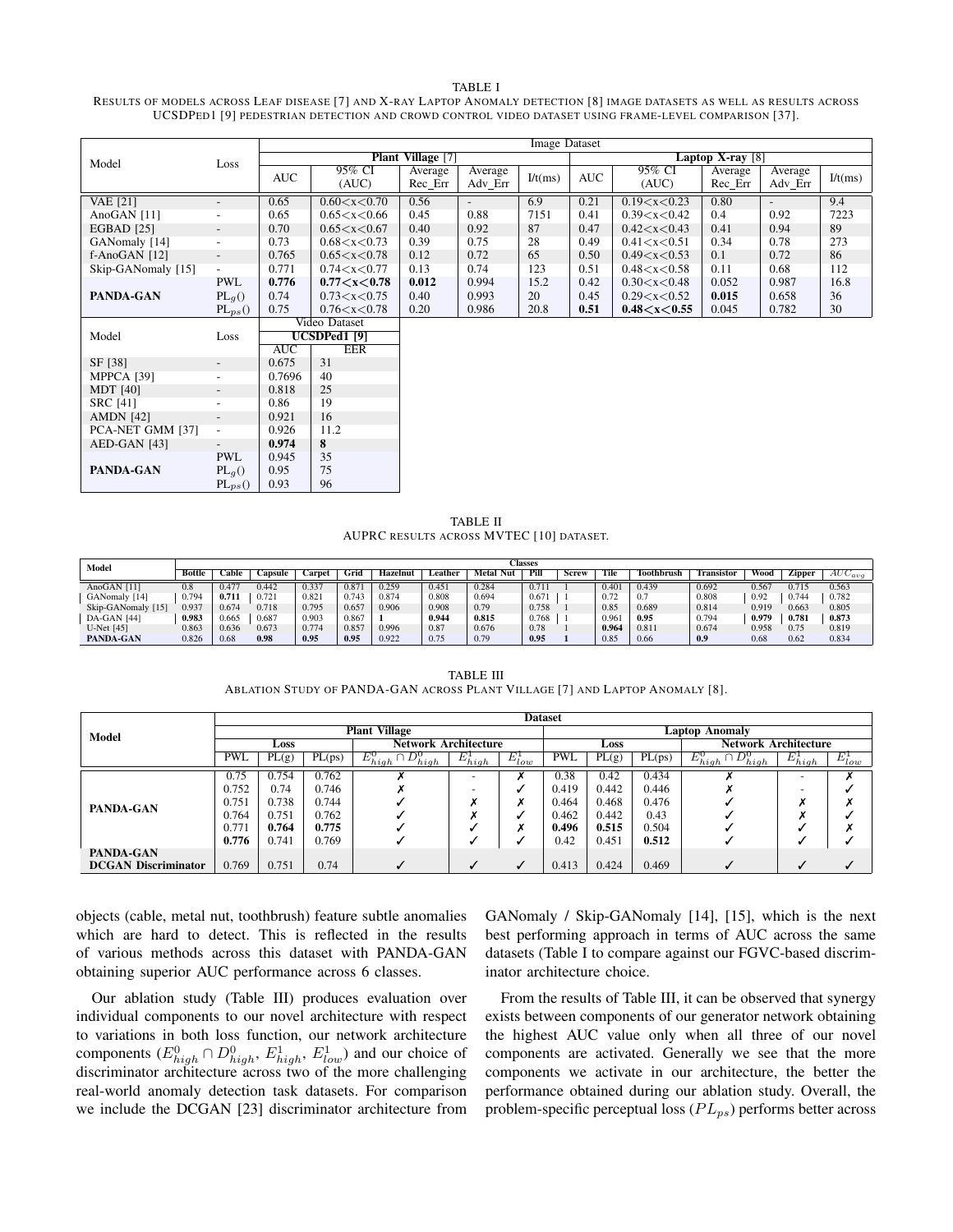the Laptop X-ray dataset by a clear margin from the other loss functions tested against. Across the Plant Village dataset, there is negligible difference between the pixel-wise loss and the problem specific perceptual loss. Both performed almost identically and gained a clear advantage over the general perceptual loss function  $(PL<sub>a</sub>)$ .



Fig. 4. Top: X-ray images of large electronic items (Anomalous region ground truth outlined with red bounding box). Bottom: Non-threshold instance segmentation masks produced by PANDA-GAN outlining anomalous artifacts within X-ray scans.

## V. CONCLUSION

We propose the semi-supervised method of Perceptually Aware Neural Detection of Anomalies (PANDA-GAN), a Variational Autoencoder Generative Adversarial Network (VAE-GAN) based architecture. PANDA-GAN includes three novel proposals: a Fine-Grained Visual Categorisation Discriminator Network (FGVC) to ease the problem of low-inter class variance present in anomaly detection problems, a dual-latent space implementation that carries higher-level features in given images forward in the architecture and the use of a perceptual loss function to compute feature error which enables higher aptitude at detecting anomalies within the given problems presented in this work.

Our PANDA-GAN architecture obtains superior results across: (CIFAR-10, AUPRC $_{avg}$ : 0.91; MNIST, AUPRC $_{avg}$ : 0.90) and challenging real-world datasets (Plant Leaf Disease, AUC: 0.776, Threat Item X-ray, AUC: 0.51, MVTEC,  $AUC_{avg}$ : 0.83), in addition to video based frame-level anomaly detection (UCSDPed1, AUC: 0.95). Outperforming prior work by [9], [11], [12], [14], [15], [19], [25], [37]–[39], [41], [42], [46], [49].

#### **REFERENCES**

- [1] S. Akçay and T. Breckon, "Towards automatic threat detection: A survey of advances of deep learning within x-ray security imaging," *ArXiv*, vol. abs/2001.01293, 2020.
- [2] V. Narayan and B. Shaju, *Malware and Anomaly Detection Using Machine Learning and Deep Learning Methods*, pp. 104–131, 01 2020.
- [3] X. Hoque and S. Sharma, *Ensembled Deep Learning Approach for Maritime Anomaly Detection System*, pp. 862–869, 09 2019.
- [4] X.Fang, W. Guo, Q. Li, J. Zhu, Z. Chen, J. Yu, B. Zhou, and H. Yang, "Sewer pipeline fault identification using anomaly detection algorithms on video sequences," *IEEE Access*, vol. 8, pp. 39574–39586, 2020.



Fig. 5. Anomalous regions obtained from PANDA-GAN across the MVTEC dataset together with the original image and the ground truth for the anomalous region.

- [5] Y. LeCun, C. Cortes, and C.J. Burges, "Mnist handwritten digit database," *ATT Labs [Online]. Available: http://yann.lecun.com/exdb/mnist*, vol. 2, 2010.
- [6] A. Krizhevsky and G. Hinton, "Learning multiple layers of features from tiny images," *Master's thesis, Department of Computer Science, University of Toronto*, 2009.
- [7] David P. Hughes and M. Salathé, "An open access repository of images on plant health to enable the development of mobile disease

Bottle

Original Anomalous Image Instance Segmentation Ground Truth